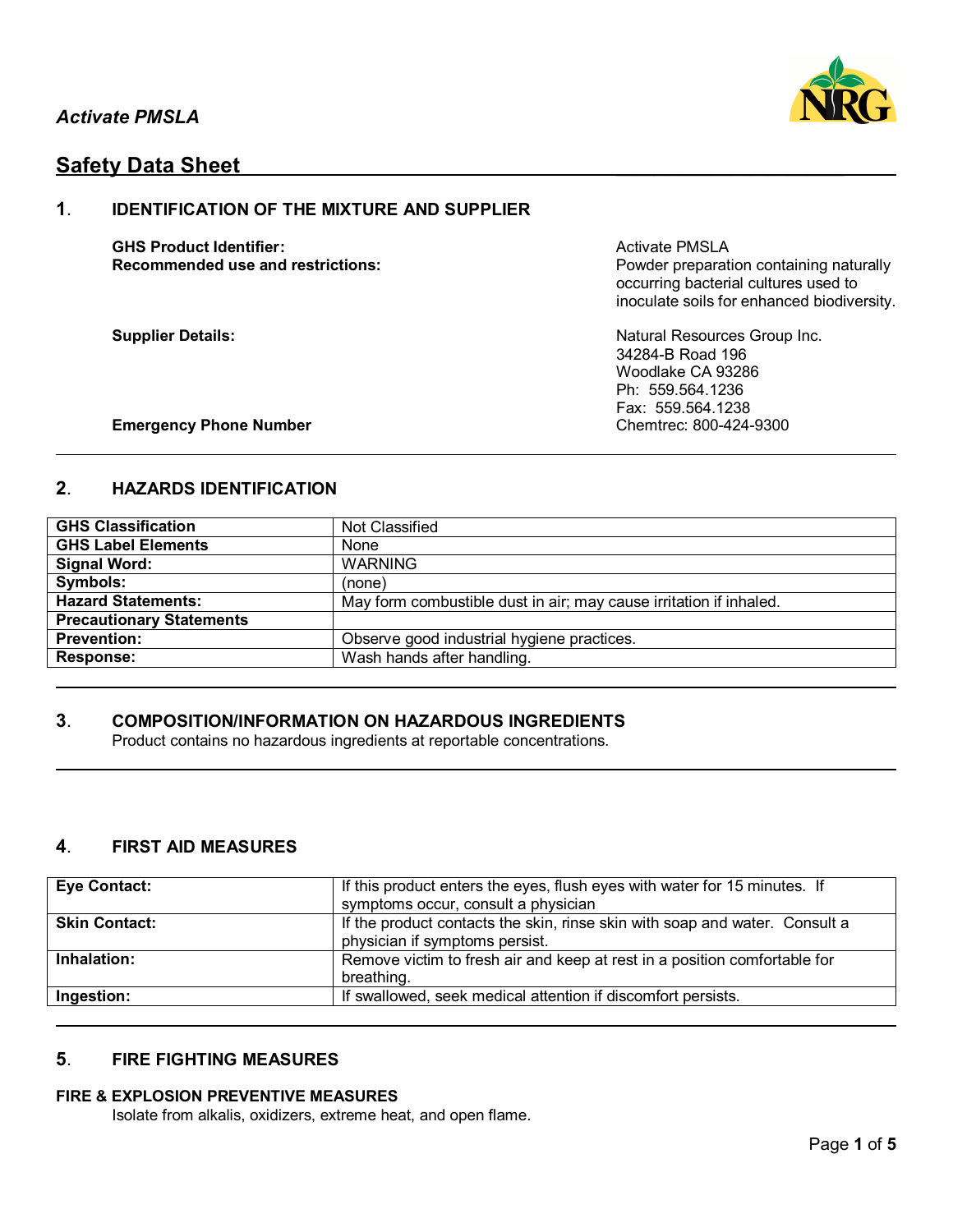

## *Activate PMSLA*

## **EXTINGUISHING MEDIA**

In case of fire, use appropriate extinguishing agent for surrounding fires: carbon dioxide, dry chemical powder, alcohol resistant foam or water spray.

#### **SPECIAL FIRE FIGHTING PROCEDURES**

Wear self-contained respirator and fully protective impervious suit.

#### **UNUSUAL EXPLOSION AND FIRE PROCEDURES**

None.

### **6**. **ACCIDENTAL RELEASE MEASURES**

## **SPILL AND LEAK RESPONSE AND ENVIRONMENTAL PRECAUTIONS:**

Sweep up and place material into a clearly marked container for chemical waste. Dust deposits should not be allowed to accumulate on surfaces, as these may form an explosive mixture if they are released into the atmosphere in sufficient concentration. Avoid dispersal of dust in the air (i.e., clearing dusty surfaces with compressed air). Non-sparking tools should be used. Flush area with water.

#### **PERSONAL PROTECTIVE EQUIPMENT**

Wear appropriate personal protective equipment (See section 8).

#### **ENVIRONMENTAL PRECAUTIONS:**

Keep spills out of sewers and bodies of water. Dike and contain the spill with inert material. Absorb on sand, vermiculite or diatomite. Transfer material to a container for disposal or recovery. Ventilate area and wash spill site after material pickup is complete.

#### **7**. **HANDLING AND STORAGE**

#### **HANDLING:**

Avoid breathing dust, vapor, mist or gas. Avoid contact with skin and eyes. Avoid prolonged or repeated exposure. Open and handle container with care. Keep ignition sources away.

#### **STORAGE**

Store in a tightly closed container in a dry, well-ventilated place.

### **STORAGE TEMPERATURE:**

 $15 - 30^{\circ}$ C

## **8**. **EXPOSURE CONTROLS/PERSONAL PROTECTION**

#### **PERSONAL PROTECTIVE EQUIPMENT:**

The user, as part of a formal exposure risk assessment, should decide upon the provision of personal protective equipment and the need to provide engineering control measures. Based upon the available toxicological information the protective measures described below should be regarded as a minimum.

#### **RESPIRATORY PROTECTION:**

Use a NIOSH approved respirator when exposure limits are exceeded or if irritation or other symptoms are experienced.

### **EYE PROTECTION:**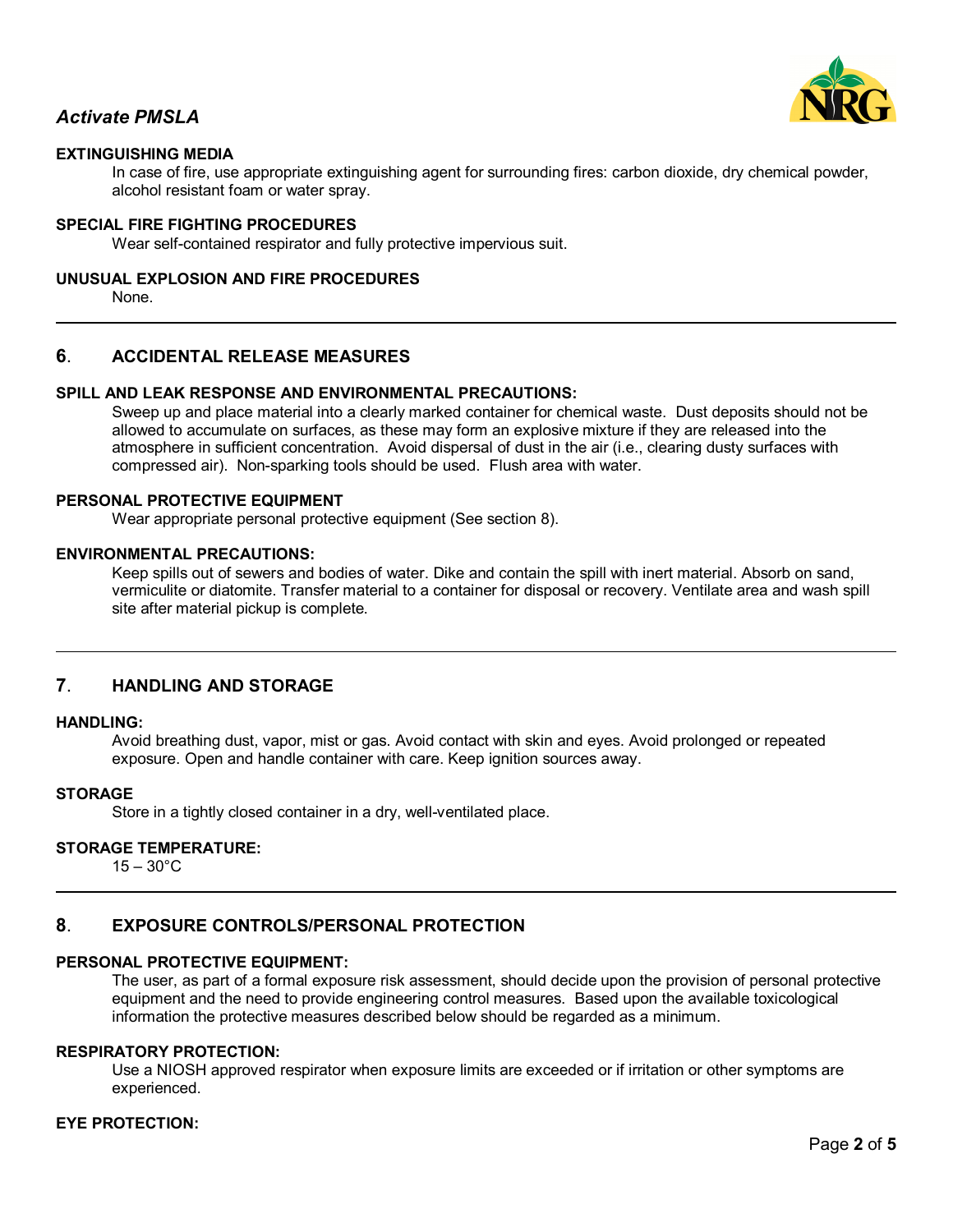

## *Activate PMSLA*

Wear goggles or safety glasses when using this product. Make sure that there is an eyewash facility in your vicinity.

## **SKIN PROTECTION:**

Wear impervious gloves and protective clothing.

## **WORK & HYGIENIC PRACTICES:**

Provide readily accessible eye wash stations & safety showers. Wash at end of each shift & before eating, smoking or using the toilet. Launder clothes that have become contaminated.

## **9**. **PHYSICAL AND CHEMICAL PROPERTIES**

| Appearance (physical state, color, etc.):     | Tan powder             |
|-----------------------------------------------|------------------------|
| Odor:                                         | <b>Bland Fragrance</b> |
| Odor threshold:                               | Not Available          |
| pH:                                           | Not Available          |
| <b>Melting point/freezing point:</b>          | Not Available          |
| Initial boiling point and boiling range:      | Not Available          |
| <b>Flash point:</b>                           | Not Available          |
| <b>Evaporation rate:</b>                      | Not Available          |
| Flammability (solid, gas):                    | Not Available          |
| Upper/lower flammability or explosive limits: | Not Available          |
| Vapor pressure:                               | Not Available          |
| Vapor density:                                | Not Available          |
| <b>Relative density:</b>                      | Not Available          |
| Solubility(ies):                              | Not Soluble            |
| Partition coefficient: n-octanol/water:       | Not Available          |
| <b>Autoignition temperature:</b>              | Not Available          |
| <b>Decomposition temperature:</b>             | Not Available          |

## **10**. **STABILITY AND REACTIVITY**

#### **STABILITY**

Stable under normal temperatures and pressures.

#### **CONDITIONS TO AVOID**

Isolate from extreme heat, sparks, high temperatures and open flame.

#### **MATERIALS TO AVOID**

Strong oxidizing agents, acids and bases.

#### **HAZARDOUS DECOMPOSITION PRODUCTS**

None known

#### **HAZARDOUS POLYMERIZATION**

Will not occur.

## **11**. **TOXICOLOGICAL INFORMATION**

#### **ACUTE HAZARDS**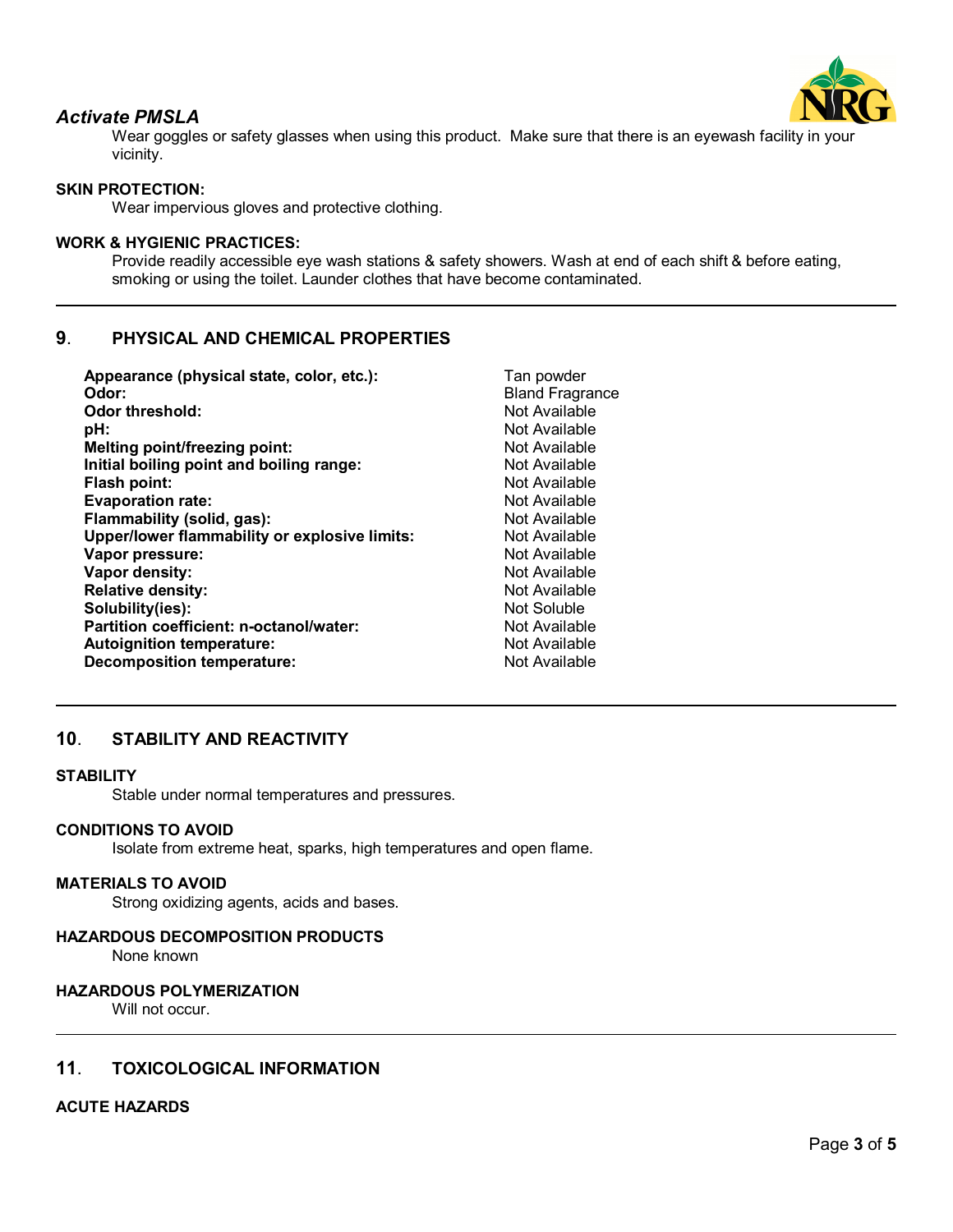

## *Activate PMSLA*

## **EYE & SKIN CONTACT:**

Eye and Skin irritation.

#### **INHALATION:**

May cause irritation.

#### **SWALLOWING:**

May be harmful if swallowed.

### **SUBCHRONIC HAZARDS/CONDITIONS AGGRAVATED**

### **CONDITIONS AGGRAVATED:**

None Known.

## **CHRONIC HAZARDS**

**CANCER, REPRODUCTIVE & OTHER CHRONIC HAZARDS:** Not available.

### **MAMMALIAN TOXICITY INFORMATION**

Not available.

## **12**. **ECOLOGICAL INFORMATION**

Toxicity: The product is not classified as environmentally hazardous.

|                                                                            | However, this does not exclude the possibility that large or<br>frequent spills can have a harmful or damaging effect on the<br>environment |
|----------------------------------------------------------------------------|---------------------------------------------------------------------------------------------------------------------------------------------|
| Persistence and degradability:                                             | The product is expected to be biodegradable                                                                                                 |
| Bioaccumulative potential:<br>The product is not expected to bioaccumulate |                                                                                                                                             |
| Bioconcentration factor (BCF):                                             | Not Available                                                                                                                               |
| Mobility in soil:                                                          | Not Available                                                                                                                               |
| PBT and vPvB assessment:                                                   | Not Available                                                                                                                               |
| Other adverse effects:                                                     | Not Available                                                                                                                               |

## **13**. **DISPOSAL CONSIDERATIONS**

Contact a licensed professional waste disposal service. Dispose in a manner consistent with federal, state and local environmental regulations.

## **14**. **TRANSPORT INFORMATION**

DOT: Not Regulated IATA: Not Regulated IMDG: Not Regulated